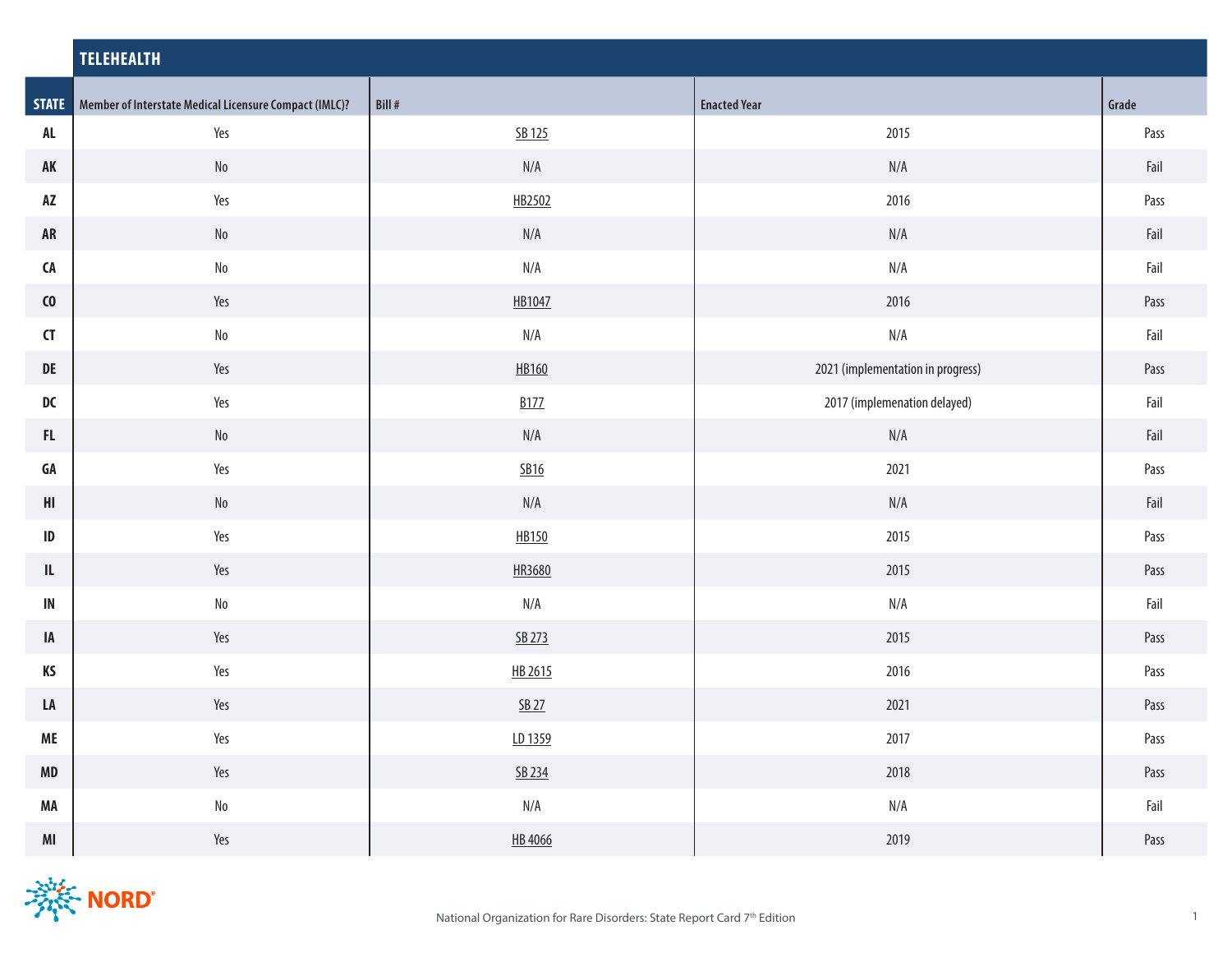|                                    | <b>TELEHEALTH</b>                                                   |                               |                                   |       |  |
|------------------------------------|---------------------------------------------------------------------|-------------------------------|-----------------------------------|-------|--|
|                                    | <b>STATE</b> Member of Interstate Medical Licensure Compact (IMLC)? | Bill #                        | <b>Enacted Year</b>               | Grade |  |
| <b>MN</b>                          | Yes                                                                 | SF 253                        | 2015                              | Pass  |  |
| <b>MS</b>                          | Yes                                                                 | <b>HB41</b>                   | 2016                              | Pass  |  |
| MO                                 | $\operatorname{\mathsf{No}}$                                        | N/A                           | N/A                               | Fail  |  |
| <b>MT</b>                          | Yes                                                                 | HB 429                        | 2015                              | Pass  |  |
| $\sf NE$                           | Yes                                                                 | <u>LB 88</u>                  | 2017                              | Pass  |  |
| <b>NV</b>                          | Yes                                                                 | SB 251                        | 2015                              | Pass  |  |
| <b>NH</b>                          | Yes                                                                 | HB 1665                       | 2016                              | Pass  |  |
| NJ                                 | $\rm No$                                                            | N/A                           | N/A                               | Fail  |  |
| $\mathsf{N}\mathsf{M}$             | No                                                                  | N/A                           | N/A                               | Fail  |  |
| $\ensuremath{\mathsf{NY}}$         | $\rm No$                                                            | N/A                           | N/A                               | Fail  |  |
| $\sf NC$                           | $\operatorname{\mathsf{No}}$                                        | N/A                           | N/A                               | Fail  |  |
| <b>ND</b>                          | Yes                                                                 | SB 2173                       | 2019                              | Pass  |  |
| <b>OH</b>                          | Yes                                                                 | $\underline{\mathsf{SB6}}$    | 2021 (implementation in progress) | Pass  |  |
| <b>OK</b>                          | Yes                                                                 | HB 2351                       | 2019                              | Pass  |  |
| <b>OR</b>                          | $\rm No$                                                            | N/A                           | N/A                               | Fail  |  |
| PA                                 | Yes                                                                 | HB 1619                       | 2016 (implementation delayed)     | Fail  |  |
| R <sub>l</sub>                     | $\rm No$                                                            | N/A                           | N/A                               | Fail  |  |
| SC                                 | $\operatorname{\mathsf{No}}$                                        | $\mathsf{N}/\mathsf{A}$       | N/A                               | Fail  |  |
| SD                                 | Yes                                                                 | $\underline{\mathsf{SB}}\,63$ | 2015                              | Pass  |  |
| <b>TN</b>                          | Yes                                                                 | HB 664                        | 2017                              | Pass  |  |
| <b>TX</b>                          | Yes                                                                 | HB 1616                       | 2021 (implementation in progress) | Pass  |  |
| UT                                 | Yes                                                                 | HB 121                        | 2015                              | Pass  |  |
| $\pmb{\mathsf{V}}\pmb{\mathsf{T}}$ | Yes                                                                 | 5253                          | 2017                              | Pass  |  |